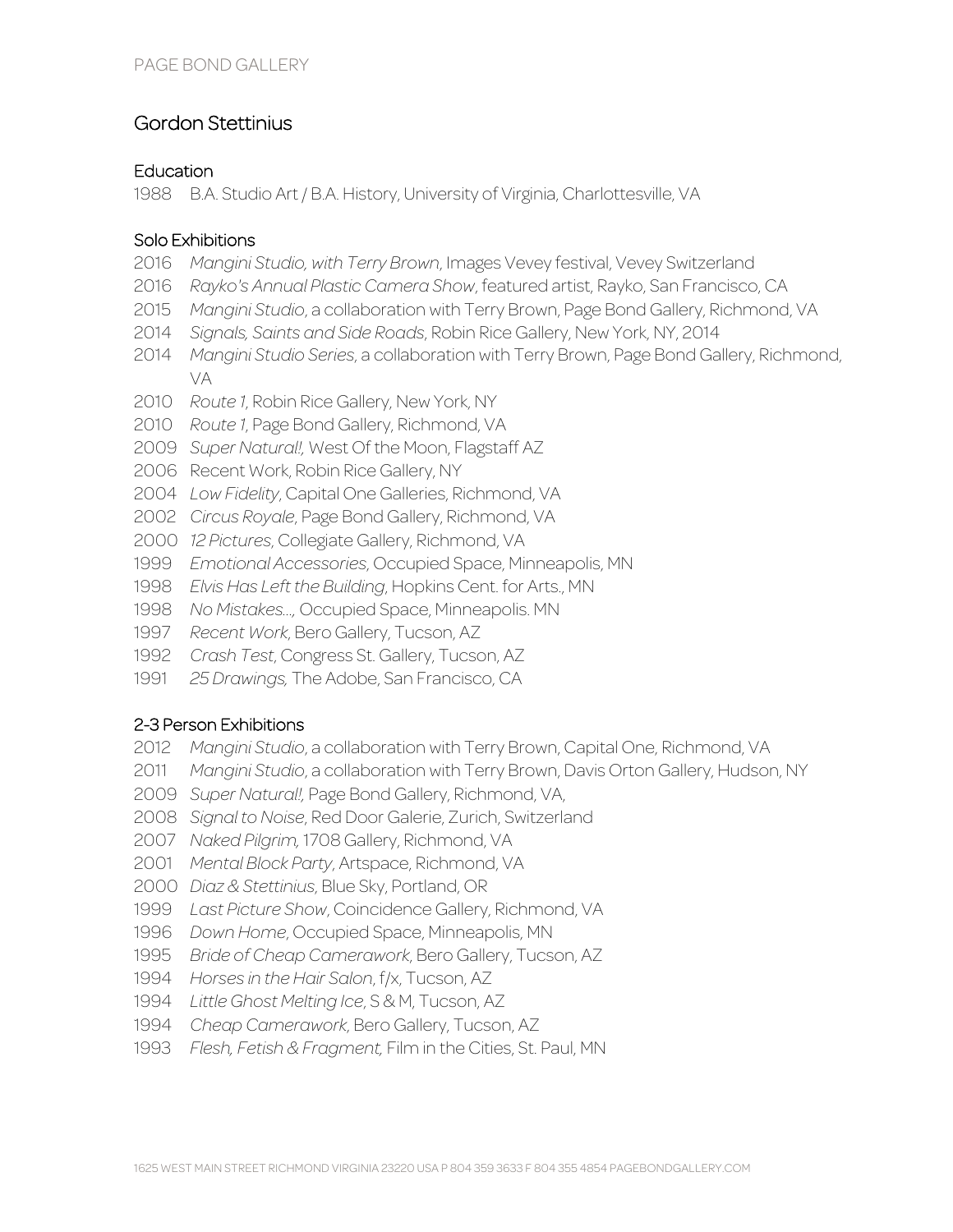#### Selected Group Exhibitions

- *Southern Icons,* Slow Exposures, Molena, GA
- *Mangini Studio* installation with Terry Brown, Boyd Satellite Gallery, New Orleans, LA
- *Politico Popup*, New Orleans Art Center, New Orleans, LA
- *Hidden in Plain Site*, Page Bond Gallery, Richmond, VA
- *Annual Plastic Camera Show*, Rayko, San Francisco, CA
- *Wondrous Indeed*, Center for Fine Art Photography, Colorado Springs, CO
- *Krappy Kamera*, Soho Photo Gallery, NY
- *Mangini Studio Series*, Virginia Museum of Fine Art, Richmond, VA
- *Soar*, Jennifer Schwartz Gallery, Atlanta, GA
- *Portrayal/Betrayal*, Santa Barbara Museum of Art, Santa Barbara, CA
- *Snail Mail*, Museum of Fine Art Houston
- *I'll Be Your Mirror*, HomeSpace, New Orleans
- *Land Not Lost*, Staniar Gallery, W&L, Lexington
- *Southern Memories*, Griffin, GA
- *The American Dream*, NOPA, New Orleans, LA
- *Click*, Glave Kocen Gallery, Richmond, VA
- *Pictures of People*, Visual Arts Center, Portsmouth, VA
- *Collectible*, Wallspace, Seattle, WA
- *Cheap Shots*, Photo Center NW, Seattle, WA
- *Acts of Faith*, Rotterdam, Netherlands
- *More!,* Plant Zero, Richmond, VA
- *Radius 250*, Artspace, Richmond, VA
- *Photo Play,* Angel City, Santa Monica, CA
- *Advance/Recede*, C.A.C., Glen Allen, VA
- Summer Show, Robin Rice Gallery, New York, NY
- Summer Show, Robin Rice Gallery, New York, NY
- *Think Small II*, Artspace Gallery, Richmond, VA
- *Memory*, Rourke Museum, Moorhead, MN
- *Summer Show*, Robin Rice Gallery, NY
- *Cont. Photo. in VA*, Roanoke Art Museum, Roanoke, VA
- *Flow of Language*, William Woodward Gall, Cincinnati, OH
- Summer Show, Robin Rice Gallery, New York, NY
- *International Plastic*, Tincher Gallery, Minneapolis, MN
- *Fresh Works*, 1708 Gallery, Richmond, VA
- *Virginia Connections*, 1708 Gallery Richmond, VA
- *Toy Stories*, Orange County Center for the Arts, Los Angeles, CA
- *Art of Communication*, Coincidence, Richmond, VA
- *Recent Acquisitions*, Photos Do Not Bend, Dallas, TX
- *Plastic Fantastic*, E3 Gallery, New York, NY
- *Earth, Water, Air, Fire*, Minneapolis Institute of Art, Minneapolis, MN
- Nat.ional Juried Exhibition, Phoenix Gallery, NY
- Nat.ional Juried Exhibition, 1708 Gallery, Richmond, VA
- *The Horse Show*, Sylvia White, Los Angeles, CA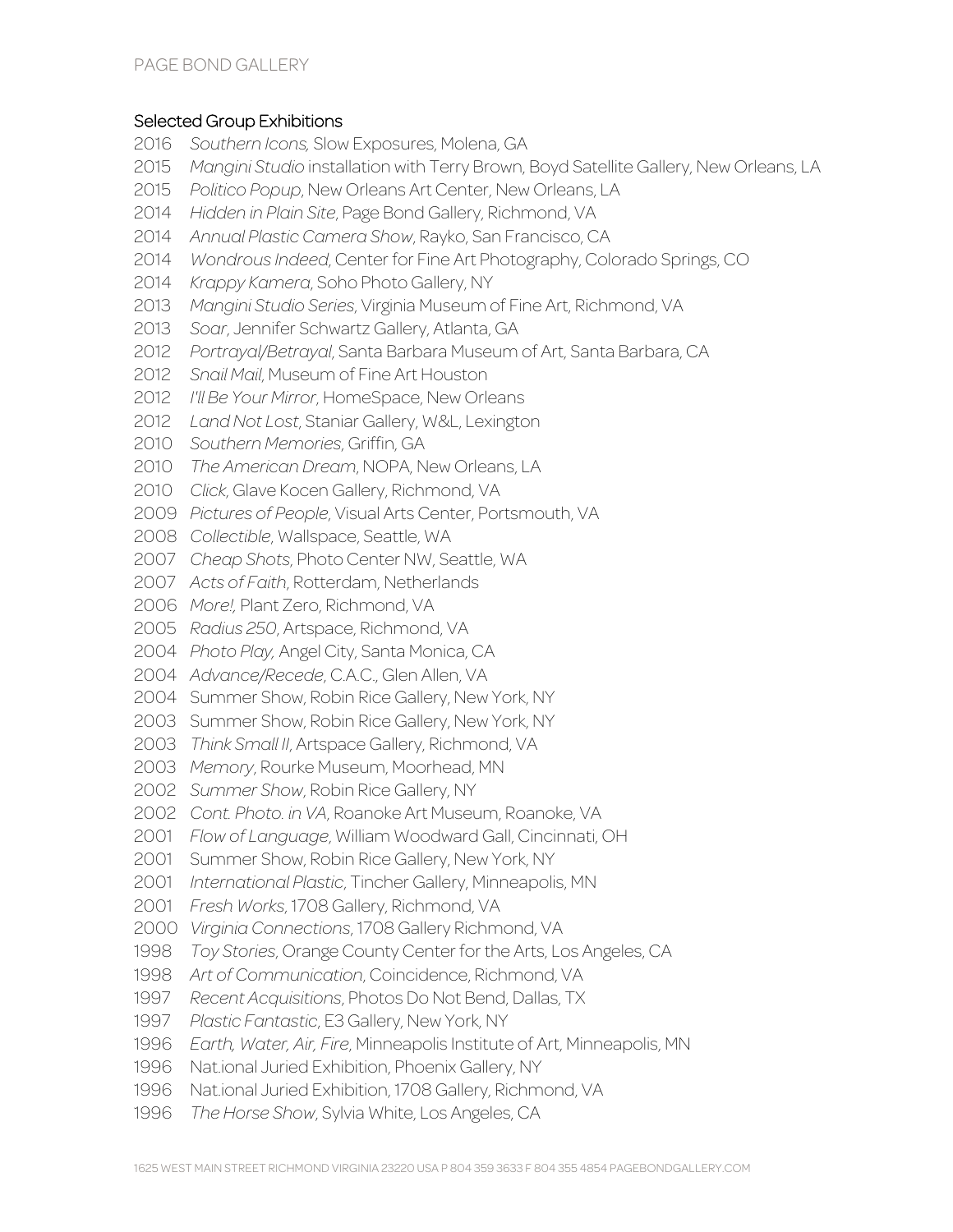- *Shots*, Afterimage Gallery, Houston, TX
- *Secret Museums*, Rourke Museum, Moorhead, MN
- Father's Day Show, Parts Gallery, Minneapolis, MN
- *Reframing Tradition*, C.A.W., New Haven, CT
- *Going to the Dogs*, Nash Gallery, Minneapolis, MN
- *Bride of Cheap Camerawork,* Bero Gallery, Tucson, AZ
- *Arizona Photographers 2*, Polaroid Gall., Tokyo, Japan
- *Blue Light Invitational*, Mars Artspace, Phoenix, AZ
- Annual Exhibition, Photo Metro, Oakland, CA
- *La Phoeniquera*, Mars Artspace, Phoenix, AZ
- *Interrogating the Other*, Hoodoo Theatre, Tucson, AZ
- *Small Works Salon*, Red Eye Gallery, Tucson, AZ

#### Grants, Awards, Festivals

- *Mangini Studio* featured at Images Vevey photography festival, Vevey, Switzerland,
- *Mangini Studio* featured at Les Rencontres d'Arles, photography festival, Arles, France
- Theresa Pollack Award, Excellence in the Arts
- Golden Light Award, Maine Workshops
- Golden Light Award, Maine Workshops
- Exhibition Grant, Polaroid Gallery, Tokyo, Japan

#### Published Work

- The Reflexive Self: Particpant as Observer, edited by Aline Smithson & Greer Muldowney
- Mangini Studio, monograph with Terry Brown, Candela Books
- Fraction Magazine (February)
- Hot Metal Bridge, University of Pittsburgh
- Circus Royale, portfolio, The Sun Magazine
- Richmond Magazine, artist feature (April)
- Toying with Creativity, by Michelle Bates
- Scott Miller & The Commonwealth, Citation, CD
- Creative Vision, Jeremy Webb, AVA, featured
- JPG Magazine, Vol. 1 & Vol. 2
- Virginia Living Magazine (September)
- Richmond Magazine (September)
- Toycamera, Light Leak Press
- Touch My Heart, Johnny Paycheck Tribute
- Rockabilly Rumble Deuce, Golly Gee
- Robert Earl Keen, The Party Never Ends, CD
- Drill Magazine (November)
- The Sun Magazine (October)
- New Stories from the South, cover, Algonquin
- Stephen Bruton, Spirit World, CD packaging
- Richmond Magazine, "24 Hours in Richmond"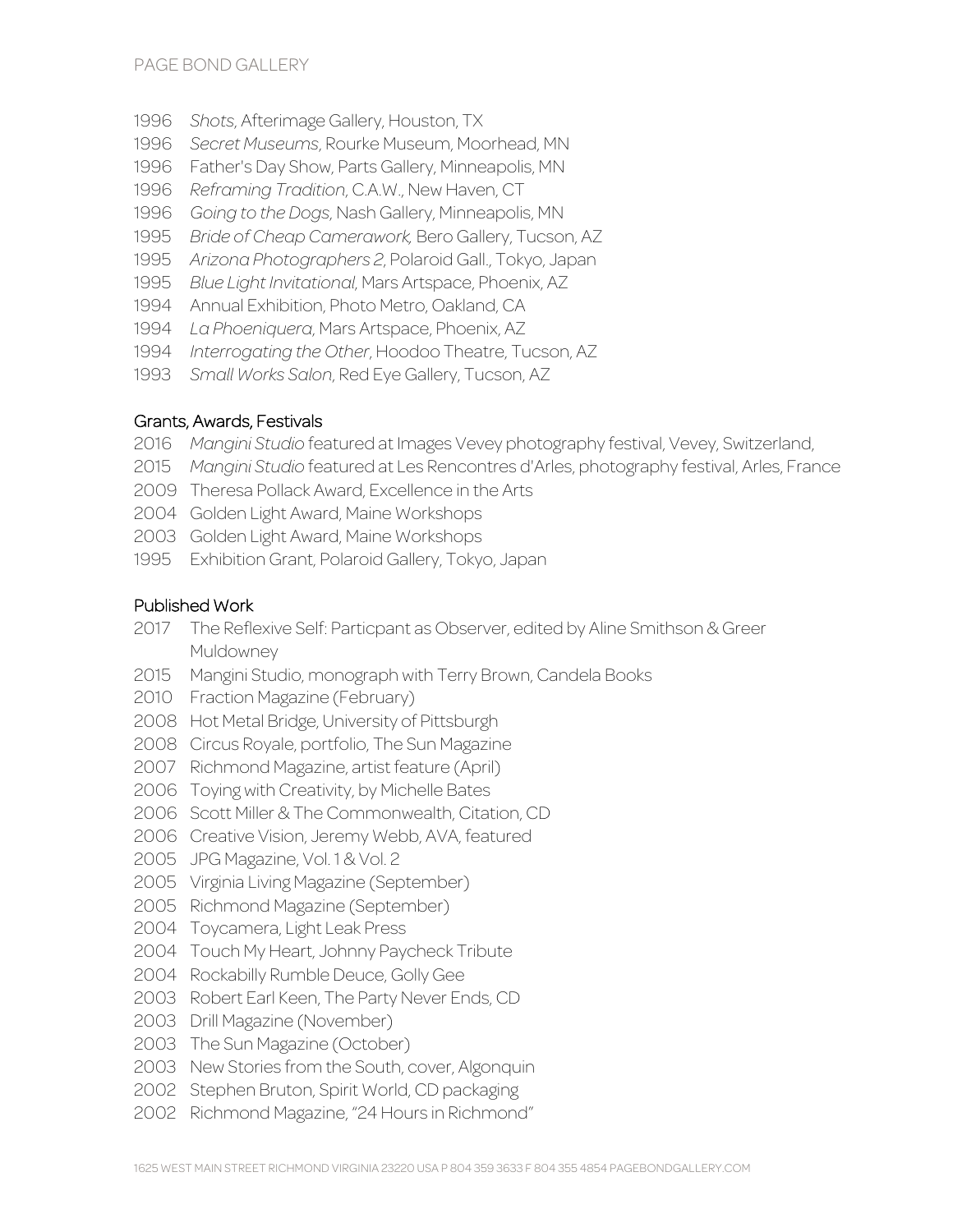Shots Magazine, #75, #76 Bruce Hornsby, broad promotional campaign Richmond Ballet, broad advertising 2000-01 64 magazine, regular contributor Chuck Brodsky, Last of the Old Times, CD Shots Magazine, interview (December) Blue Dogs, Letters From Round-o, CD cover 1999-2001 Punchline, Richmond, VA Artscene, Los Angeles, CA Richmond Montessori School, annual report Rykodisc, various promotional materials Minnesota Technology (May) Hope Magazine, illustrations (March) Womenfolks, Shirley Abbott, cover, Mariner Hope magazine, illustrations (May) Shots Magazine, #59, cover (Spring) American Paint, American Paint, CD Richmond Times-Dispatch, review (January 16, 1998) Style Weekly, Richmond, VA, review, (January) The Shining Times (holiday) A.I.G.A. Newsletter, featured artist (November) Harcourt Brace publishing, Spring catalog, Dog Soldiers, Robert Stone, cover Night Ride Home, Barbara Esstman, cover art Hope Magazine (September – October) Backsliders, Throwing Rocks, CD, Mammoth Shots Magazine, # 51, # 52, # 53, # 55, #56, #61 Lick Magazine, vol. 13, 1996; vol. 17 & 18 1996-97 Stare Case, Twin Cities Reader, reg. column Utne Reader, cover art (January-February) Shout! Magazine, volume 2.5 (November) Minneapolis Star Tribune, review (January 19, 1996) City Pages (December) 35 Summers, Biblioteca, CD cover art Aluminum Canoe, cover art, poetry collection Smart Money Magazine (February) Photo Metro, San Francisco (October) Southwest Gallery (April) In Cold Blood, Truman Capote, cover, Vintage

#### Permanent Collections

Virginia Museum of Fine Arts, Richmond, VA Santa Barbara Museum of Art, Santa Barbara, CA Capital One, Richmond, Virginia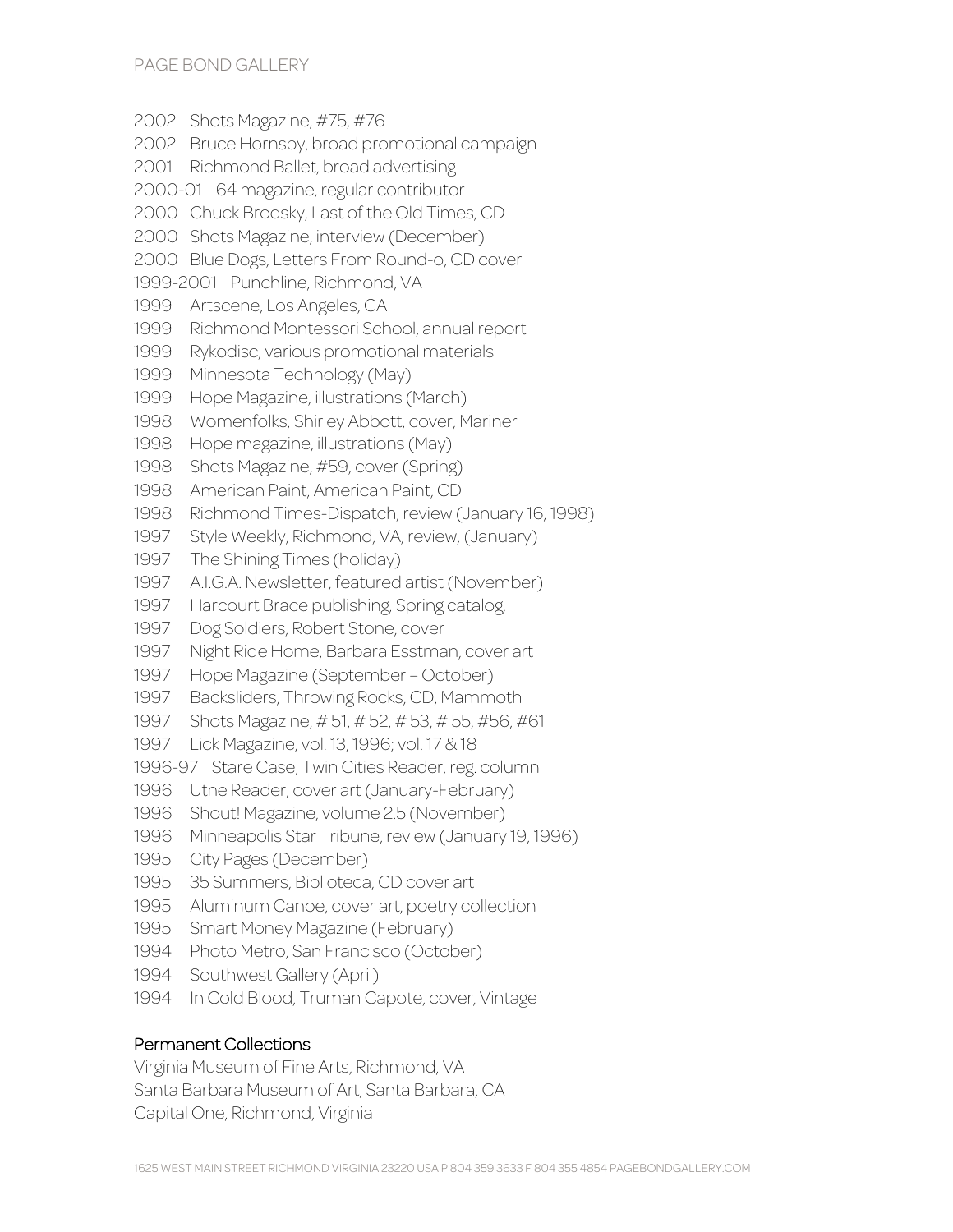Mariners Museum, Newport News, VA Rourke Art Gallery Museum, Moorhead, MN Longwood University, Farmville, VA Photo Media Center, Erie, PA Collection Photographica, Malmo, Sweden John Cleary Collection, Houston, Texas

## Visiting Artist

Corcoran School of the Arts, Washington D.C. University of South Carolina Hampden Sydney College Virginia Commonwealth University Visual Art Center, Richmond, VA Minneapolis Community College, Minneapolis, MN University of Minnesota, Minneapolis, MN

## Professional Experience

2011-present Founder/Director, Candela Gallery 2010-present Founder/Publisher, Candela Books 2005-2014 Adjunct Professor, Virginia Commonwealth University, Richmond, VA 1991 – present Freelance photographer / Fine artist 2009-present Emeritus Member, 1708 Gallery

#### **Miscellaneous**

- 2017 SPE, National Convention, lecturer, Orlando, FL
- 2016 Photo Alliance, presenter, San Francisco, CA
- 2016 LOOK3, Education/Professional Practices, presenter, Charlottesville, VA
- 2010-16 Critical Mass, Reviewer
- 2015 Juror, Size Matters, Medium festival exhibition, San Diego, CA
- 2015 Portfolio Reviewer, Medium, San Diego, CA
- 2015 TEDxRVA, presenter, with Terry Brown
- 2015 Juror, Showcase 8, C4FAP, Fort Collins, CO
- 2015 Maine Media Workshops, Masters Series Lecture
- 2015 Maine Media Workshops, Workshop Instructor
- 2015 Publisher, Direct Positive, by Willie Anne Wright
- 2015 Portfolio Reviewer, Filter Festival, Chicago, IL
- 2015 Portfolio Reviewer, Review Santa Fe, NM
- 2015 Portfolio Reviewer, ACP, Atlanta, GA
- 2014 Juror, This May Have Happened, Filter Festival exhibition, Chicago, IL
- 2014 Publisher, Black Forest, edited by Russell Joslin
- 2014 Publisher, Mangini Studio
- 2013 Portfolio Reviewer, Photo Lucida
- 2013 Portfolio Reviewer, LOOK3 Festival
- 2013 Publisher, Sunburn, by Chris McCaw